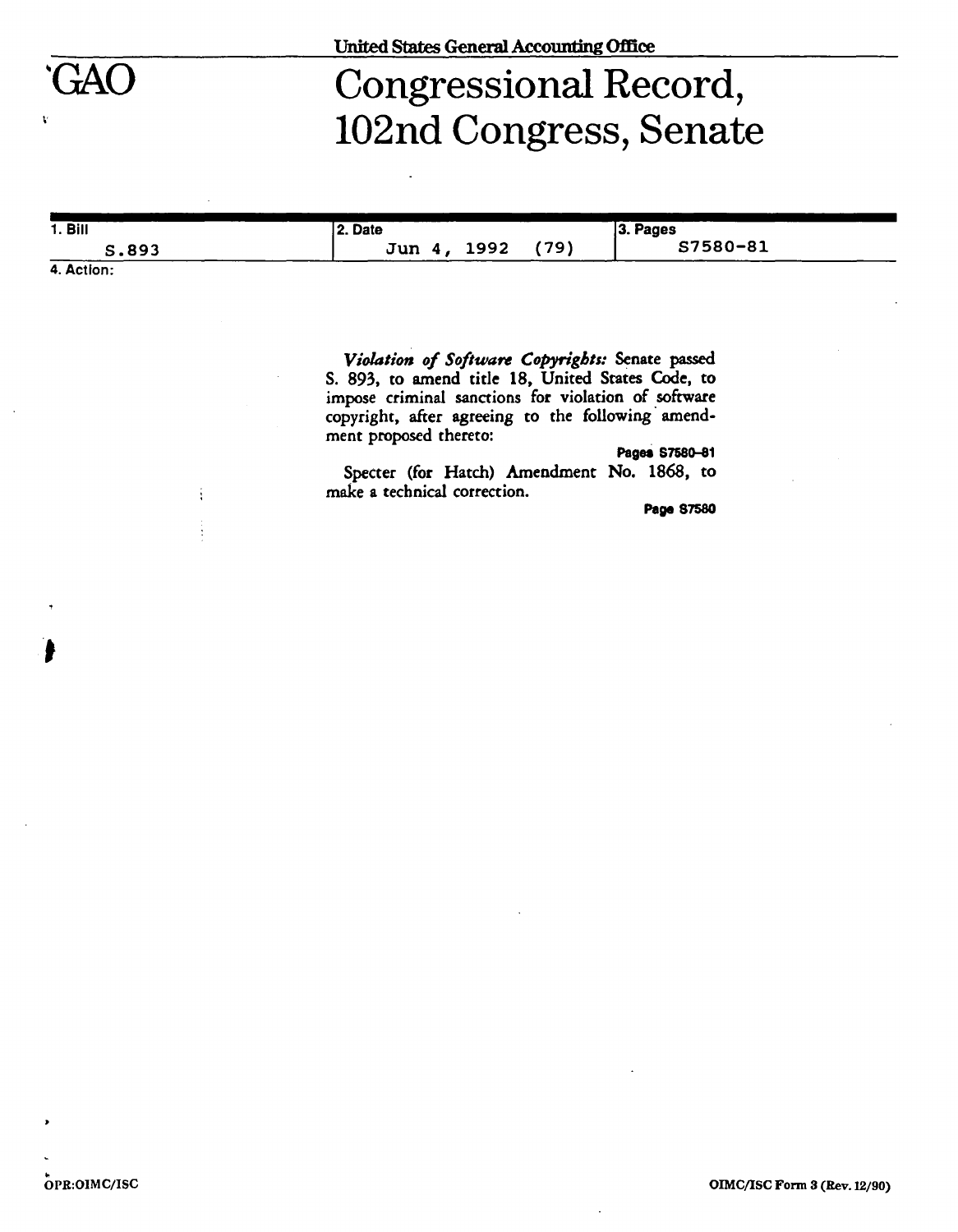## **CRIMINAL SANCTIONS FOR VIO-LATION OF SOFTWARE COPY-RIGHT**

**Mr. FORD. Mr. President, I ask unanimous consent that the Senate proceed to the immediate consideration of Calendar No. 437, S. 893, a bill to amend title 18, United States Code, to impose criminal sanctions for the violation of software copyright.** 

**The PRESIDING OFFICER. The clerk will report.** 

**The bill clerk read as follows:** 

**» A bill (S. 893) to amend title 18. United States Code, to impose criminal sanctions**  for violation of software copyright.

**The PRESIDING OFFICER. Is there objection to the immediate consideration of the bill?** 

**There being no objection, the Senate proceeded to consider the bill.** 

**AMENDMENT NO. 188 8** 

**(Purpose: Technical correction)** 

**Mr. SPECTER. Mr. President, on behalf of Senator HATCH, I send a technical amendment to the desk.**<br>The PRESIDING OFFICER. The

**The PRESIDING OFFICER. The clerk will report the amendment.** 

**The bill clerk read as follows:** 

**The Senator from Pennsylvania [Mr. SPECTER], for Mr. HATCH, proposes an** 

**Mr. SPECTER. Mr. President. I ask Mr. SPECTER. Mr. President, I ask unanimous consent that reading of the amendment be dispensed with.** 

**The PRESIDING OFFICER. Without objection it Is so ordered.** 

**The amendment is as follows:** 

**On page 2. line 25. strike "49" and insert "60".** 

**The PRESIDING OFFICER. The question is on agreeing to the amendment.** 

**The amendment (No. 1868) was agreed to.** 

**Mr. HATCH Mr. President, I am pleased that the Senate is acting today on S. 893. which I introduced last year. This bill will, if enacted into law, provide a strong tool for prosecutors who seek to limit the growing problem of computer software piracy.** 

**In 1982, Congress provided strong criminal penalties for persons involved in the unauthorized production or distribution of multiple copies of phonorecords, sound recordings, and motion pictures. It is my understanding that this law. the criminal infringement of copyright statute found at 18 TJ.S.C. 2319. has worked well since its enactment. S. 893 provides the same recognition that the large-scale, commercially oriented copying of computer programs should be treated as a criminal offense.** 

**The willful infringement of copyright in computer software programs is a widespread practice that is threatening the U.S. software industry. The easy accessibility of computer programs distributed in magnetic media format, together with distribution of popular applications programs, has led to persistent large-scale copying of these programs. Studies indicate that for every authorized copy of software programs in circulation, there is an illegal copy also in circulation. Losses to the personal computer software industry from all illegal copying were estimated to be \$1.6 billion in 1989. If we do not address the piracy of these programs, we may soon see a decline in this vibrant and important sector of our economy.** 

**Not only is the software industry seriously damaged, but the public is also victimized by these acts of piracy. The consumer is paying full price for a product which he believes is legitimate. However, not only may there be imperfections in the actual reproduction, but the quality of the product is often lower as a result of cheap equipment. Furthermore, the consumer is ineligible for the important support and backup services typically offered by the software publisher.** 

**As not noted during the 1982 hearings on increasing the penalties for illegal copying of records, sound recordings and motion pictures, stiffer penalties toward piracy do act as a deterrent to these types of crimes. I am confident that the enactment today of these new penalties for large-scale violation of copyright in computer software will have a similar deterrent effect.** 

**Currently there is no differentiation in penalties between small and large acts of piracy. Because acts of software piracy are only misdemeanors for the first offense, prosecutors are deterred from prosecuting, and there is little deterrence for these criminal acts. The current penalties in these software cases are far too lenient as compared to other theft and forgery statutes for other schemes which are also very lucrative.** 

**Under the language of S. 893, a person involved in software piracy will be subject to a fine of up to \$250,000 and imprisonment of up to 5 years if the offense involves the reproduction or distribution of at least 50 copies in 1 or more computer programs during**